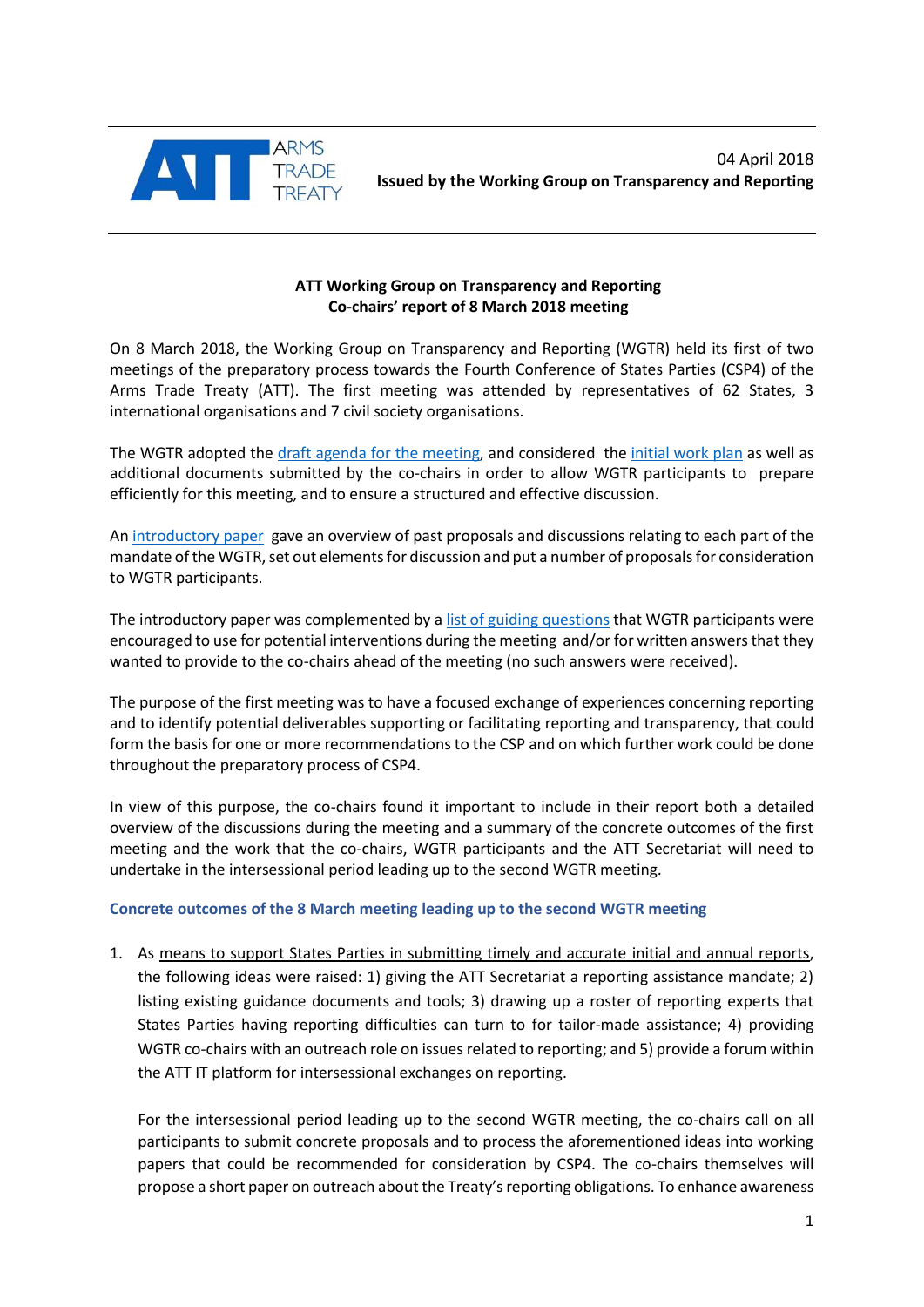of the obligation to update the initial reports that States Parties submit, where necessary and appropriate, the co-chairs will ask the ATT Secretariat to include a reminder of this obligation in the reminders they send to States Parties about the annual reporting obligation.

- 2. Concerning substantive reporting issues, two concrete initiatives will be taken in the intersessional period leading up to the second WGTR meeting. On record-keeping, The Netherlands will draft a short questionnaire on how States Parties gather information to compile their annual reports. Depending on the response to the questionnaire, a good practice document could be drafted for consideration by the WGTR. On customs codes, the co-chairs will explore with the ATT Secretariat the possibility of inviting a WCO representative to the second meeting of the WGTR, with a view to give a presentation about the Harmonized System, its review process and the classification of conventional arms within the Harmonized System. On the issue of categorizing items in the correct categories of conventional arms co-chairs welcome any proposal. As for future meetings of the WGTR, the co-chairs will integrate this topic into the agenda-item about the 'FAQ'-type guidance document on the annual reporting obligation.
- 3. Concerning organizational means for information exchange, the co-chairs very much welcomed the proposal of Japan for the development of an information exchange portal and invited Japan to submit their proposal as soon as possible to have an in-depth discussion on this during the second meeting of the WGTR and potentially prepare the proposal as a deliverable for CSP4.

Specifically concerning exchanging information on diversion and anti-diversion measures, following the discussion, the co-chairs do not see merit in further discussing, for the time being, the Argentinian proposal of a template as a format for States Parties to report on their antidiversion measures on the "policy level". However, given the importance of this topic, the co-chairs do urge participants to think about alternative proposals about how States Parties can efficiently and effectively communicate their effective anti-diversion measures and lessons learnt to other States Parties.

As to structured mechanisms to exchange diversion information on the operational level a significant number of participants regard the database of national points of contact that the ATT Secretariat is currently developing as the only formal mechanism within the ATT framework that is required at this point (also more guidance is deemed unnecessary). Other participants, do see merit in developing structured mechanisms and therefore the co-chairs will keep this topic on the agenda. Ideas could include exploring whether the ATT IT platform can be used to have operational exchanges or whether some guidance can be included in the guidance document for national points of contact that the ATT Secretariat is mandated to prepare. On this matter, as well as the on the matter how States Parties could efficiently and effectively communicate their effective antidiversion measures and lessons learnt to other States Parties, the co-chairs will coordinate with the facilitator of the sub-group on article 11 of the WGETI.

Concerning follow-up mechanisms on the initial and annual reports that States Parties submit, very few comments were made, but participants are invited to submit concrete proposals on any type of effective and efficient follow-up mechanism. If no proposals are received before the second meeting of the WGTR, the co-chairs suggest pushing this topic to 2019.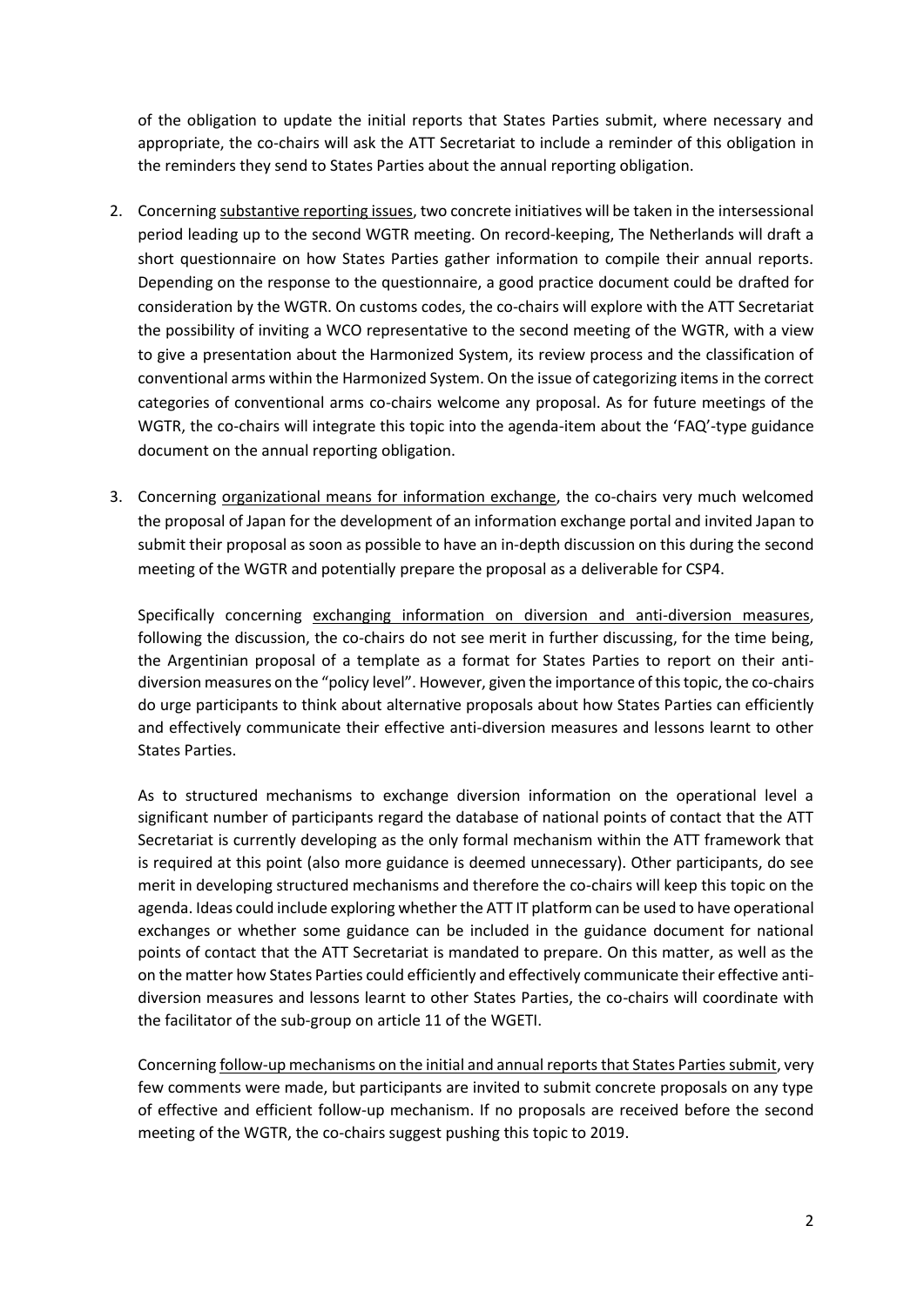- 4. Concerning harnessing information generated by mandatory reporting, there was an overwhelming consensus among participants that the information generated in, especially, the annual reports, should be available in a searchable database that allows for queries and extracting data, and that the reporting functionality in the ATT IT platform should be developed with this purpose in mind. A consolidated annual report with all the import and export data was mostly found not necessary, nor desirable. As to how the work of civil society on harnessing information included in, especially, initial reports should feed into the discussions in the WGETI, the co-chairs welcome any proposal.
- 5. Concerning the ATT IT platform and the reporting functionality, it was agreed that to allow sufficient time for testing the functionality the 2018 annual reporting exercise will still happen according to the 2017 procedure, i.e. States Parties providing their reports to the ATT-Secretariat via e-mail. It was also agreed that to support the ATT Secretariat in developing the IT platform, a consultative group of WGTR participants will be established, coordinated by the co-chairs in cooperation with the ATT Secretariat. Interested participants are invited to make their interest known to the co-chairs. As to livestreaming open ATT meetings on the ATT website, the co-chairs suggested to the Japanese presidency to consider the proposal for CSP4 itself.
- 6. Concerning the mandate of the WGTR, the co-chairs will provide a first draft of a mandate with tasks to be carried out by the WGTR in the period between CSP4 and CSP5 for the second meeting.

### **Overview of discussions during the 8 March meeting**

### **State of play of compliance with reporting obligations.**

7. Under this agenda-item, the ATT Secretariat gave a [presentation on the status of reporting.](http://thearmstradetreaty.org/images/CSP4/CSP4_preparatory_process/March_WG__Prep_Meetings/180308_-_ATT_Secretariat_-_Status_of_Reporting.pdf) The presentation showed a worrying amount of States Parties that have not complied with their initial and annual reporting obligations. This was further discussed during the exchange of lessons learned concerning reporting.

**Exchange of lessons learned concerning reporting (with reference to 'FAQ'-type guidance document on the annual reporting obligation).**

- 8. Under these agenda-items, the co-chairs asked participants to share their experiences concerning reporting, with a focus on States Parties that have not yet (completely) complied with their reporting obligations. To those States Parties, the co-chairs asked to share the obstacles that have kept them from reporting. In doing so, the co-chairs also referred explicitly to the two documents that were considered by CSP3 as valuable tools to support States Parties in complying with their reporting obligations, i.e. the document "[National-Level Measures to Facilitate Compliance with](http://thearmstradetreaty.org/images/CSP3_Documents/Conference_Documents/WGTR_Draft_Report_to_CSP3_EN.pdf)  [International Reporting Obligations and Commitments](http://thearmstradetreaty.org/images/CSP3_Documents/Conference_Documents/WGTR_Draft_Report_to_CSP3_EN.pdf)" and the document "Reporting [Authorized](http://www.thearmstradetreaty.org/images/Annual_Reports_2016/Guidance/Reporting_Authorized_or_Actual_Exports_and_Imports_of_Conventional_Arms_under_the_ATT_EN_-_for_website.pdf)  [or Actual Exports and Imports of Conventional Arms: Questions & Answers](http://www.thearmstradetreaty.org/images/Annual_Reports_2016/Guidance/Reporting_Authorized_or_Actual_Exports_and_Imports_of_Conventional_Arms_under_the_ATT_EN_-_for_website.pdf)".
- 9. Participants presented good practices, but mostly raised number of challenges to submitting timely and accurate reports. A few States Parties that are yet to submit their required reports shared the reasons why not having done so.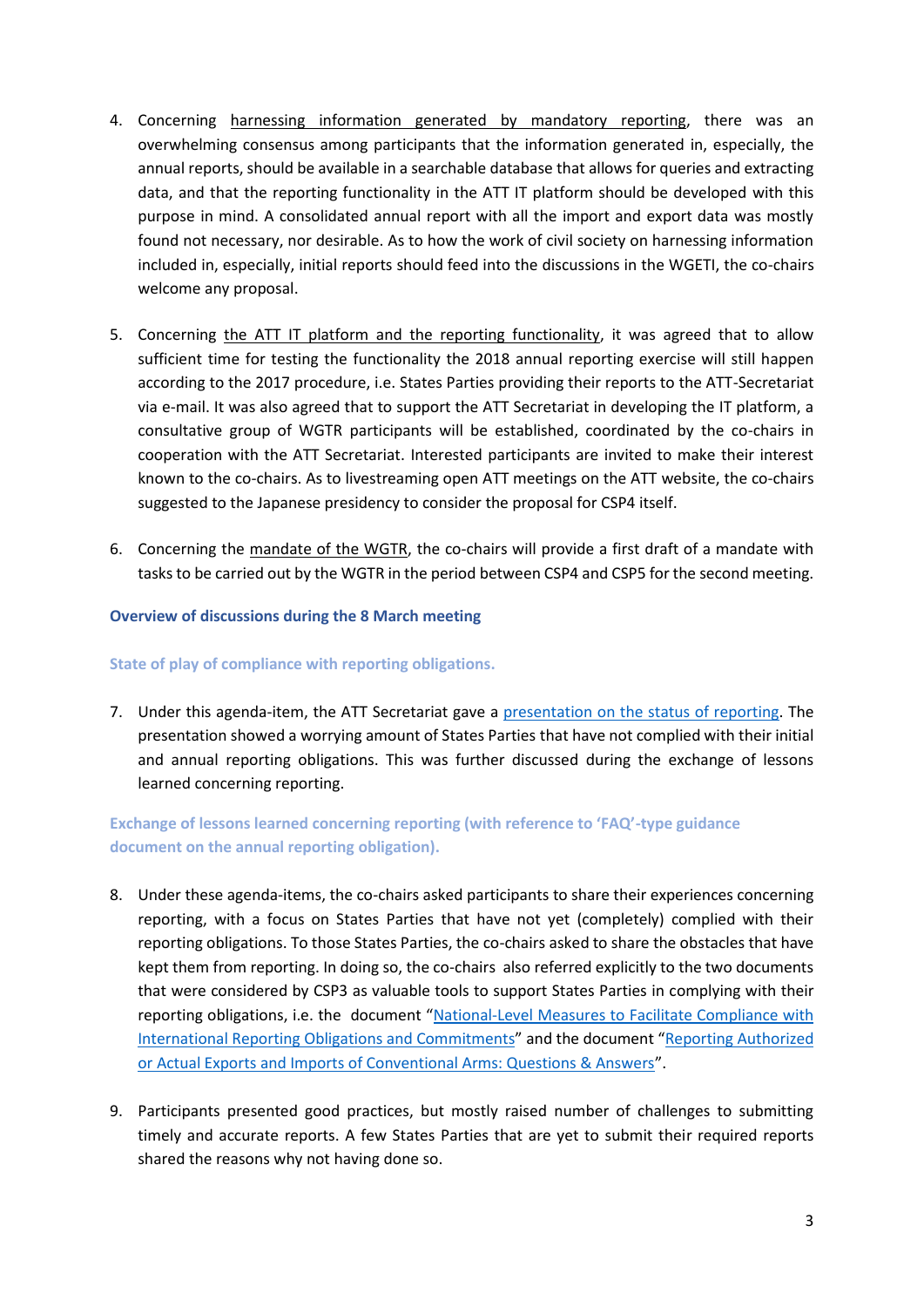- 10. Some States Parties have consciously not yet submitted their reports because they first want to ensure the correct implementation of the Treaty. This draws the reaction that reporting itself is also part of implementation, but that that we maybe also need to wait a few years more with a proper assessment of reporting compliance.
- 11. One familiar challenge concerns staff capacity and staff turn-over, as well in States Parties that are in the beginning stages of setting up their control system, as in States Parties with well-established control systems. The importance of good schedule management and written down instructions is highlighted, in reference to the aforementioned "national measures" document.
- 12. A challenge that is specific to reporting annual imports concerns gathering the required data without having an import licensing system for all the arms within the scope of the Treaty.
- 13. The big issue that arises is that more assistance is needed to States Parties that are in the beginning stages to set up their control system to help them drawing up their mandatory reports. In that regard, the Q&A guidance document on annual reporting is commended, as well as the role of civil society, the VTF and other assistance providers is commended, but it is pointed out that more is needed, both on outreach about the importance of reporting as on assistance.
- 14. Ideas were launched, such as: 1) giving the ATT Secretariat a reporting assistance mandate; 2) listing existing guidance documents and tools; 3) drawing up a roster of reporting experts that States Parties having reporting difficulties can turn to for tailor-made assistance; and 4) providing WGTR co-chairs with an outreach task. Some participants also pointed out that the WGTR itself can assist on reporting through exchanges as we are having now; an idea could be to supplement these exchanges in the WGTR with a forum within the ATT IT platform, where these exchanges can take place intersessionally.
- 15. As to the timeliness of reporting, questions were asked about the reminders that the ATT Secretariat issues. This is done once before and once after the reporting deadline.
- 16. Some participants also raised issues concerning the quality of reporting. Work still needs to be done on the accuracy of the submitted data to avoid discrepancies. There are also some inconsistencies as to the extent that some States Parties allow their reports to be published on the public part of the ATT website; in that regard participants indicated that making reports publicly available is often a question of political will and that more outreach is needed.
- 17. A last issue concerns the update of the initial reports that States Parties submit, where necessary and appropriate. Despite the update being a legal obligation, it is felt that updates are lacking. **To enhance awareness of this obligation, the co-chairs will request the ATT Secretariat to include a reminder of this obligation in the reminders they send to States Parties about the annual reporting obligation.**
- 18. **For the intersessional period leading up to the second WGTR meeting, the co-chairs call on all participants to submit concrete proposals to support States Parties in submitting timely and accurate initial and annual reports. In that respect, the co-chairs refer to the ideas that were**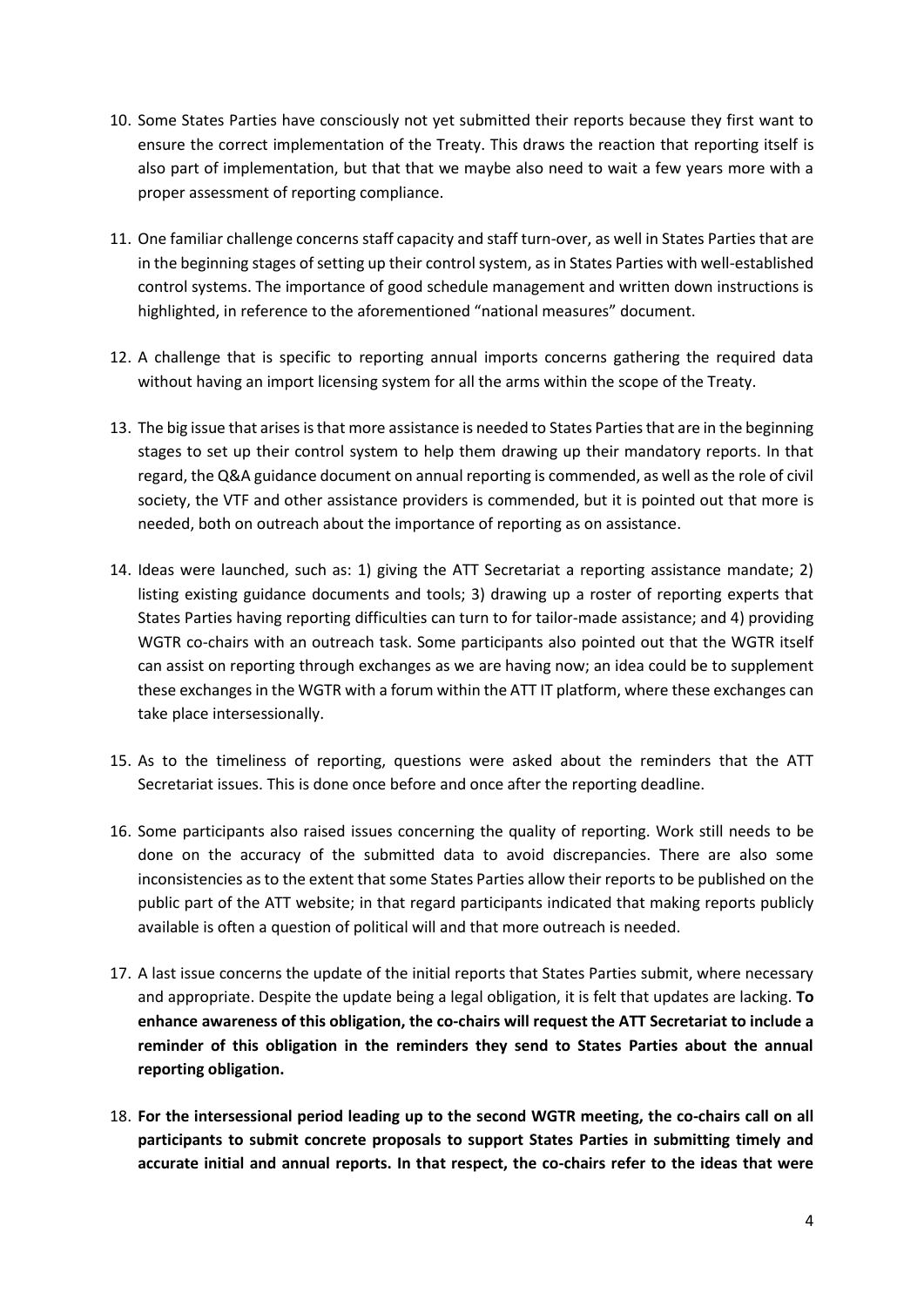**launched during the meeting and calls on participants to process these ideas into working papers that could be recommended for consideration by CSP4.** 

19. **The co-chairs themselves will propose a short paper on outreach about the Treaty's reporting obligations.**

**Discussion on pending reporting and transparency issues.**

- 20. For the discussion on this agenda-item the co-chairs included three substantive issues in their introductory paper for consideration with a view to develop concrete deliverables for CSP4:
	- 1) the role of record-keeping, both by States Parties themselves, as by importers and exporters, as a means to support the compilation of the annual report;
	- 2) the (potential) difficulty of categorizing items in the correct categories of conventional arms covered under Article 2 (1);
	- 3) the impact of the customs classification of conventional arms in compliance with the control and reporting obligations of the ATT.
- 21. **There was little discussion on these issues, but two initiatives will be taken in the intersessional period leading up to the second WGTR meeting:**
	- **1) concerning record-keeping, The Netherlands will draft a short questionnaire on how States Parties gather information to compile their annual reports; and**
	- **2) concerning customs codes, the co-chairs will explore with the ATT Secretariat the possibility of inviting a WCO representative to the second meeting of the WGTR, with a view to give a presentation about the Harmonized System, its review process and the classification of conventional arms within the Harmonized System.**
- 22. **On these initiatives, there was mostly silent consent. As to the record-keeping questionnaire, the co-chairs will work with the Netherlands and the ATT Secretariat to present it to participants in the most effective and efficient manner and to gather as much input as possible with a view to a possible discussion on this topic during the second WGTR meeting. Depending on the response to the questionnaire, a draft good practice document could also be considered.**
- 23. **The issue of categorizing items in the correct categories of conventional arms was not discussed at all, which does not mean that the co-chairs would not welcome any proposals on this topic. As to future meetings of the WGTR, the co-chairs will integrate this topic into the agenda-item about the 'FAQ'-type guidance document on the annual reporting obligation.**

**Organizational means for information exchange.**

- 24. Under this agenda-item, the co-chairs had raised several issues in their introductory paper.
- 25. As to information exchange in general, the question was raised to what extent participants considered exchanges within the WGETI and existing information exchange mechanism outside the ATT framework sufficient to effectively implement their treaty obligations, or whether participants saw the need to develop specific processes or formats for exchanging information. This applied both to information exchange on the "policy level" – this is where States Parties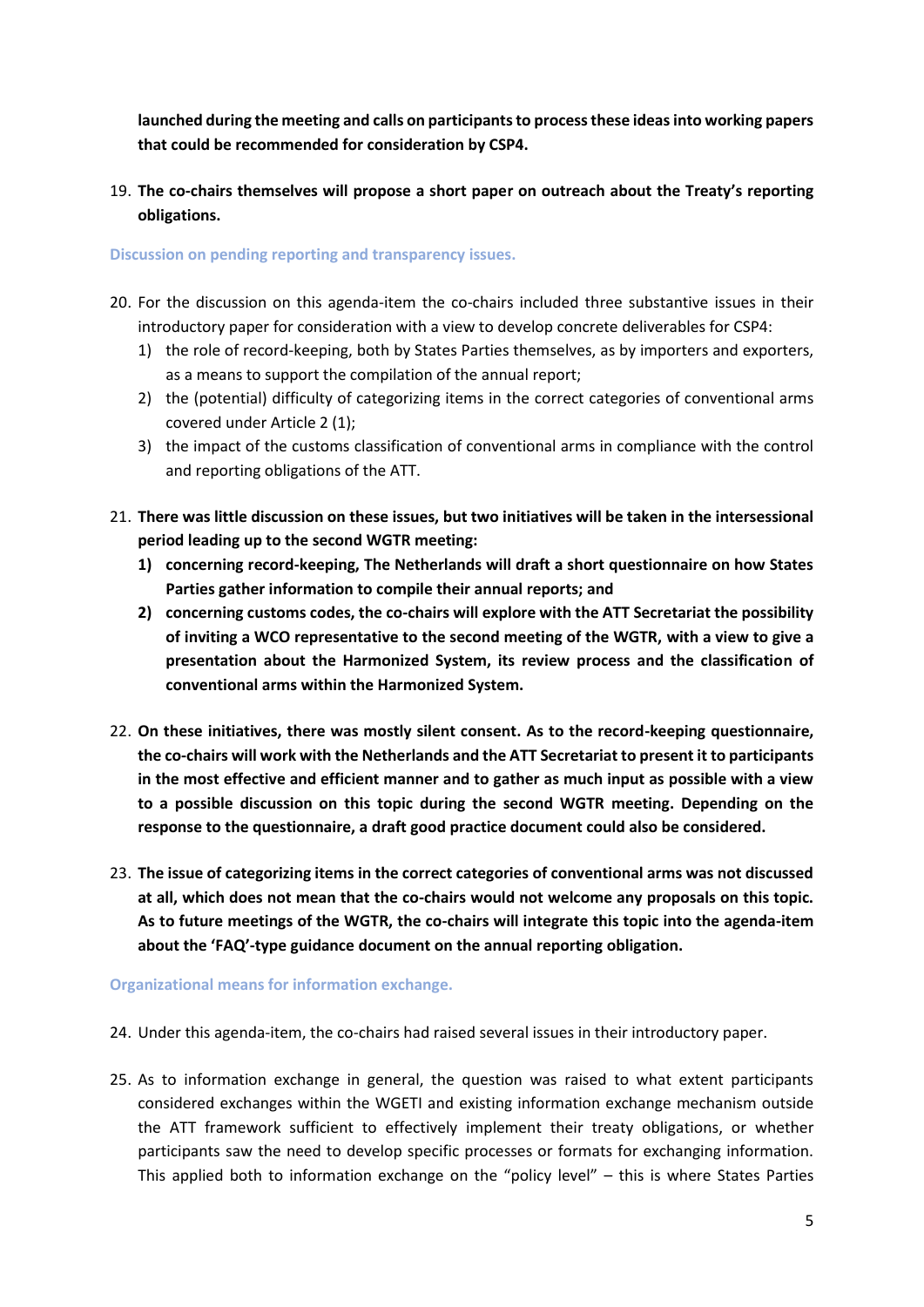exchange information with all other States Parties in the form of report on their policies, activities and/or their lessons learned – as to see exchanging information on the "operational level" – this is where States Parties involved in one or more specific transfers, exchange information on those specific transfers.

- 26. Specifically concerning exchanging information on diversion and anti-diversion measures, reference was made to the two proposals that are still pending: 1) the [Argentinian proposal for a](http://www.thearmstradetreaty.org/images/ATT_CSP1_2015_PM.2_WP.4_Rev.1.pdf)  [diversion reporting template;](http://www.thearmstradetreaty.org/images/ATT_CSP1_2015_PM.2_WP.4_Rev.1.pdf) and 2) the [Mexican proposal for an information exchange](http://www.thearmstradetreaty.org/images/CSP3_Documents/WG_documents/WGTR_-_Mexico_proposal_-_Information_exchange_mechanism_to_prevent_diversion_of_conventional_arms_to_the_illicit_market.pdf)  [mechanism to prevent diversion.](http://www.thearmstradetreaty.org/images/CSP3_Documents/WG_documents/WGTR_-_Mexico_proposal_-_Information_exchange_mechanism_to_prevent_diversion_of_conventional_arms_to_the_illicit_market.pdf) Participants were asked for their views on these proposals, as well as for alternative proposals that could facilitate exchanging information and reporting on diversion and anti-diversion measures.
- 27. A last, concrete issue that was raised was the issue of follow-up mechanisms on the initial and annual reports that States Parties submit. On this issue, participants were asked questions on the desirability and feasibility of mechanisms that allow States Parties to give each other feedback on their reports or identify general trends in their reports.
- 28. From participants, most attention went to information exchange on diversion, which is also a topic in the sub-group on article 11 of the WGETI, where it was discussed two days before the WGTR meeting.
- 29. One general feeling from earlier WGTR meetings that was confirmed again was that the issue of diversion is too complicated to be captured within a template format. **In that respect, the co-chairs do not see merit in further discussing, for the time being, the Argentinian proposal of a template as a format for States Parties to report on their anti-diversion measures on the "policy level". The co-chairs do urge participants to think about alternative proposals about how States Parties can efficiently and effectively communicate their effective anti-diversion measures and lessons learnt to other States Parties. In that regard, the co-chairs fully support the proposals for thematic exchanges and exchanges with civil society and industry in the WGETI, included in the paper "[Preventing and fighting the diversion of legally transferred weapons](http://thearmstradetreaty.org/images/CSP4/CSP4_preparatory_process/March_WG__Prep_Meetings/ATT_WGETI_CSP4_WP_Diversion_France_et_al.pdf)" that was introduced by France** *et al.* **in the WGETI, but do point out that States Parties should also be encouraged to share their efforts intersessionally and not just during the WGETI meetings.**
- 30. As to information exchange on the "operational level", many participants emphasize the importance of the points of contacts. If States Parties have established their control system and have functioning competent national authorities, they should be able to share the information that is required in article 11 and elsewhere through their Points of Contacts. In that respect, these participants regard the database of national points of contact that the ATT Secretariat is currently developing as the only formal mechanism within the ATT framework that is required at this point to facilitate operational information exchange concerning diversion. This also appears to apply to discussing any checklist on which types of information is essential or useful to share with other States involved in a specific transfer, or discussing a format through which to do so. More generally these participants feel that more in-depth discussions about diversion on the policy level necessary are necessary States Parties could think about discussing structured mechanisms to exchange diversion information.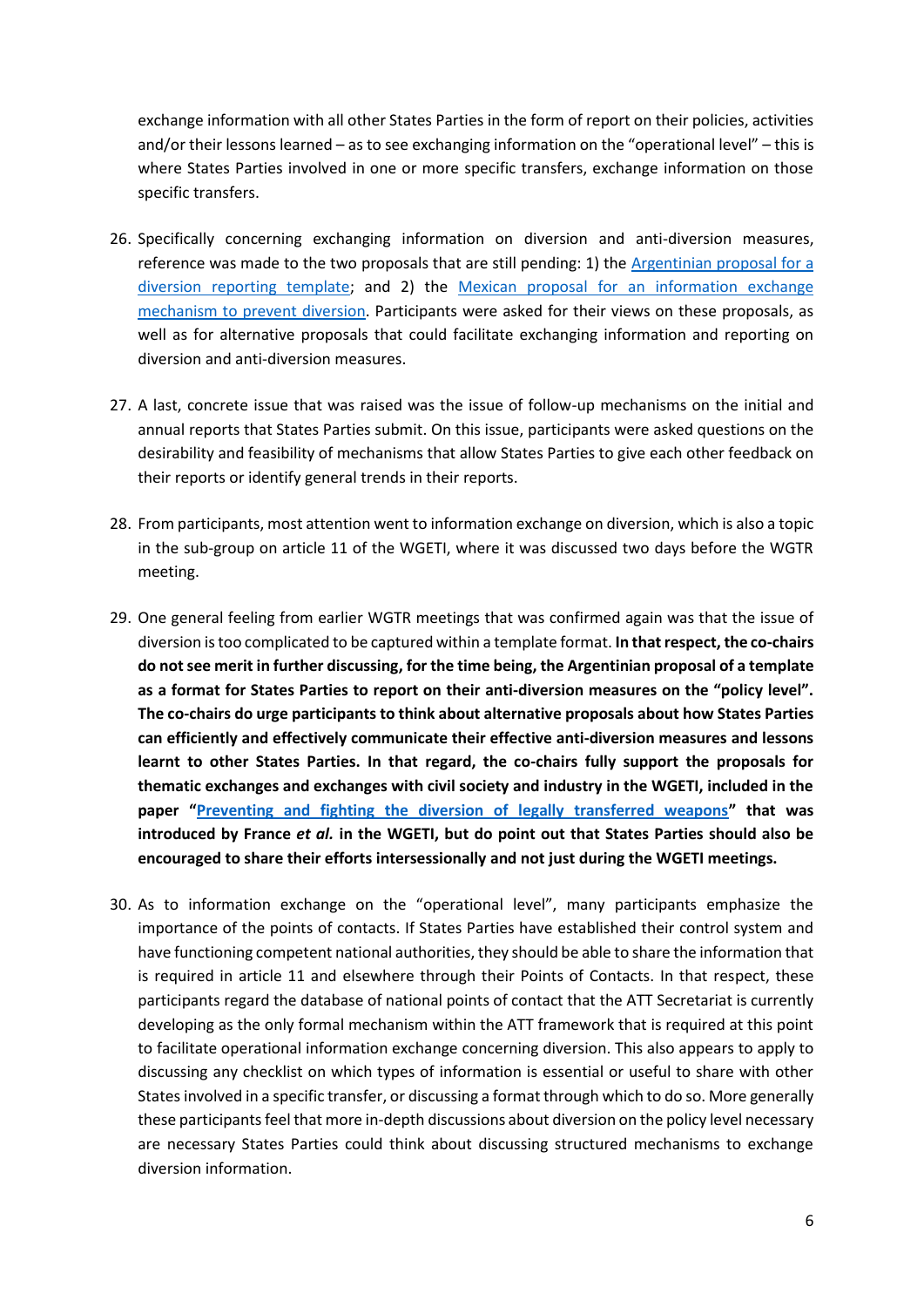- 31. Other participants do see merit in developing structured mechanisms to exchange diversion information on the operational level. For these participants, it would offer an aid to those States Parties that are not yet completely familiar with all issues concerning diversion and its prevention and addressing. Some guidance or fixed format could clarify what kind of information States Parties find appropriate to share with each other and could take away reluctance in doing so, i.e. guidance as a trust building instrument. A structured mechanism could also produce information that could feed into discussions on the policy level, for example in the WGETI, and would drive these discussions forward. **In that regard, especially Mexico made clear that it remains ready to work further on the proposal that it submitted for a structured format for information exchange concerning diversion. In that respect, the possibility could be explored to use the ATT IT platform as a means to have operational exchanges. It could also be an idea to include some guidance in the guidance document for national points of contact that the ATT Secretariat is mandated to prepare. On this matter, as well as the on the matter how States Parties could efficiently and effectively communicate their effective anti-diversion measures and lessons learnt to other States Parties, the co-chairs will coordinate with the facilitator of the sub-group on article 11 of the WGETI.**
- 32. As to information exchange in general, **the co-chairs very much welcomed the proposal of Japan for the development of an information exchange portal. To have an in-depth discussion on this during the second meeting of the WGTR and potentially prepare the proposal as a deliverable for CSP4, the co-chairs, urge Japan to submit their proposal as soon as possible.**
- 33. Concerning follow-up mechanisms on the initial and annual reports that States Parties submit, very few comments were made, although some participants pointed out that feedback sessions would be useful to ensure effective implementation and would be a kind of retribution for the reporting efforts that States Parties make. **As for the second meeting of the WGTR, participants are invited to submit concrete proposals on any type of effective and efficient follow-up mechanism. If no proposals are received before the second meeting, the co-chairs suggest pushing this topic to 2019.**

### **Harnessing information generated by mandatory reporting.**

- 34. Under this agenda-item the co-chairs asked participants for their views on whether it desirable and feasible to: 1) harness information generated in the initial and annual reports (and, if so, how); 2) consolidate the information in annual reports into one general report; and 3) consolidate the content of initial reports in a structured matrix. In addition, the co-chairs asked how the work of civil society on harnessing information from ATT initial and annual reports could be integrated in the activities of the WGTR and the WGETI.
- 35. **There was an overwhelming consensus among participants that the information generated in, especially, the annual reports should be available in a searchable database that allows for queries and extracting data. Participants emphasized that is necessary to give meaning to the reporting requirements and to be able to analyse the submitted data. Participants also emphasized that the reporting functionality in the ATT IT platform should be developed with this purpose in mind.**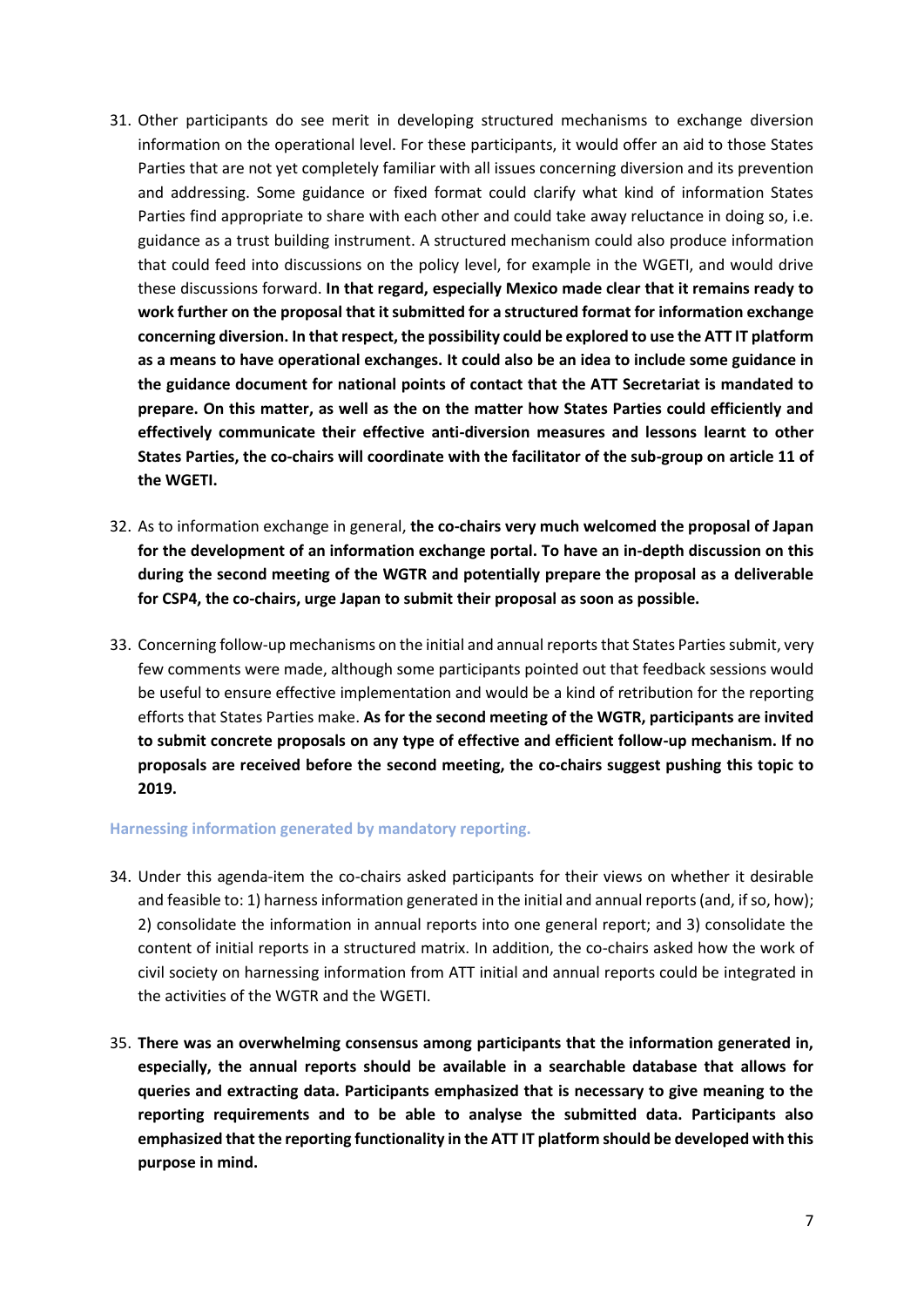- 36. Especially as to the information included in initial reports, some participants pointed to the substantial work that civil society has done, thereby referring to, *inter alia*, ATT Monitor, the Small Arms Survey's Transparency Barometer and the ATT Baseline Assessment Project. The question remains however how this work should feed into the discussions in the WGETI.
- 37. **A consolidated annual report with all the import and export data was mostly found not necessary, nor desirable.**

### **IT platform: reporting and transparency functionalities.**

- 38. Under this agenda-item, the co-chairs had asked participants to share any suggestions or priorities concerning the web-based reporting functionality and to share views on appointing a consultative group of WGTR participants to support the ATT Secretariat and on inviting UNODA and/or OSCE officials to a WGTR meeting to share their experiences with online reporting. Concerning transparency, the co-chairs had asked participants about their views on the proposal to livestream the open sessions of all working group meetings and the CSP itself on the ATT website.
- 39. The discussion was kicked-off with a presentation of the ATT Secretariat about the progress in the development of the ATT IT platform. The ATT Secretariat explained that The IT platform has several functionalities which require development or enhancement: the Information database, the website and conference services support; the development and enhanced was described in the [ATT Secretariat statement of work.](http://www.thearmstradetreaty.org/images/CSP3_Documents/ATT_Secretariat_-_Website_Statement_of_Work_31_March_2017.pdf) Thereafter the ATT Secretariat described the administrative process on contracting an IT-provider. As to the reporting functionality, a commitment was made to provide this by mid-April. As its input for the annual reporting functionality, the ATT Secretariat handed the reporting template to the IT-provider and a list of 122 pieces of information that should be extractable from the functionality. This exercise also still needs to happen concerning the initial report. In doing so, the ATT Secretariat welcomes the support of States Parties. The ATT Secretariat also explained that the option to report by other means than the reporting functionality must remain open and that because that extracting accurate data from the functionality will be difficult; data from reports submitted by other means will have to be entered in the functionality manually. Lastly the ATT Secretariat indicated that also the points of contact database will be available on the website.
- 40. A number of States Parties stated that in view of the 31 May deadline for submitting annual reports, the delivery date for the annual reporting functionality is quite late, as the functionality will still need testing. **Because of that there was a general consensus that the 2018 annual reporting exercise should still happen according to the 2017 procedure, i.e. States Parties providing their reports to the ATT-Secretariat via e-mail.**
- 41. As to testing the functionality, some participants expressed their interest to assist. **The idea to have a consultative group of WGTR participants to support the ATT Secretariat on the development of the IT platform was generally well received, also by the ATT Secretariat. The cochairs, in cooperation with the ATT Secretariat will coordinate the group and invite interested participants to make their interest known to them.**